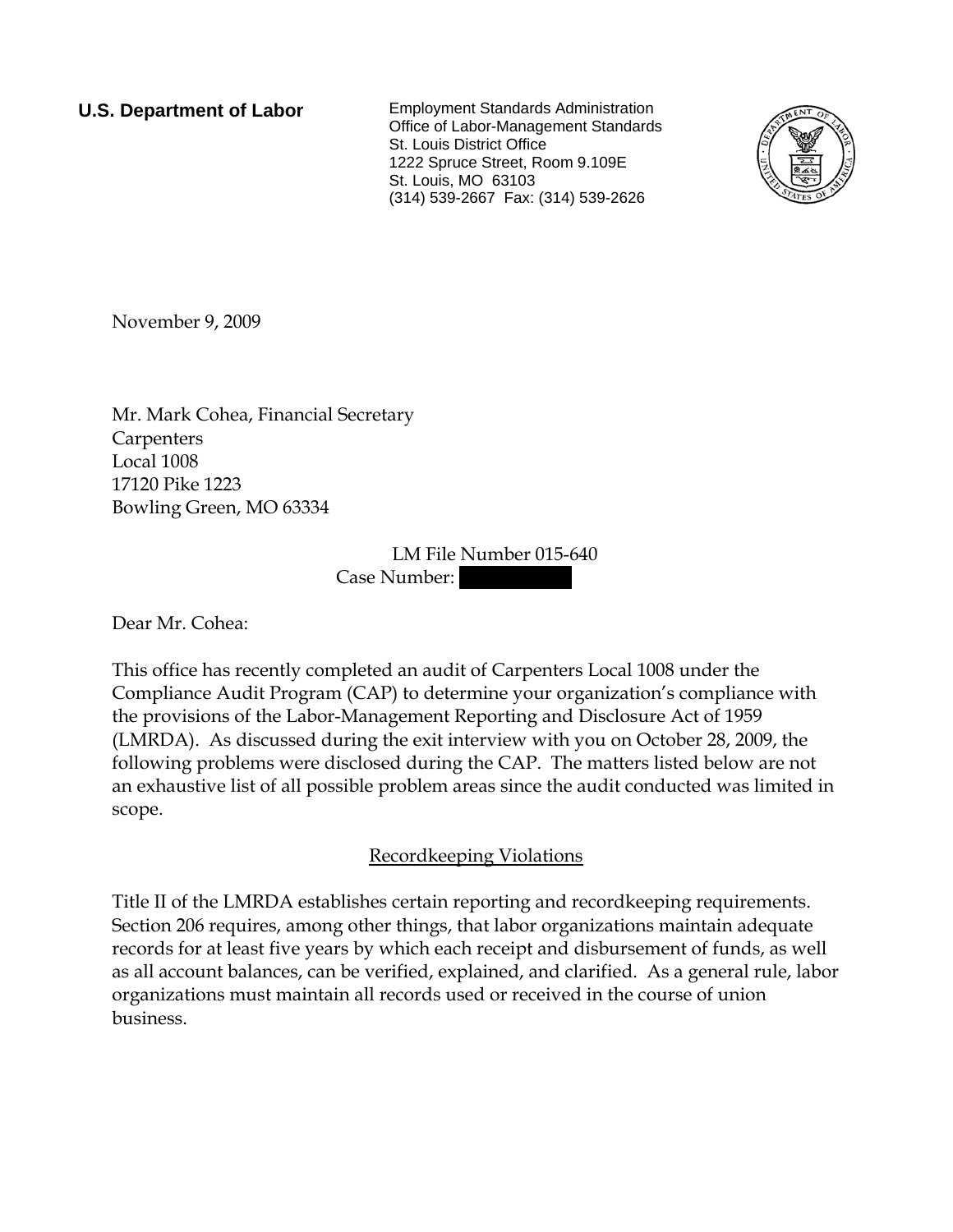Mr. Mark Cohea November 9, 2009 Page 2 of 3

For disbursements, this includes not only original bills, invoices, receipts, vouchers, and applicable resolutions, but also documentation showing the nature of the union business requiring the disbursement, the goods or services received, and the identity of the recipient(s) of the goods or services. In most instances, this documentation requirement can be satisfied with a sufficiently descriptive expense receipt or invoice. If an expense receipt is not sufficiently descriptive, a union officer or employee should write a note on it providing the additional information. For money it receives, the labor organization must keep at least one record showing the date, amount, purpose, and source of that money. The labor organization must also retain bank records for all accounts.

The audit of Local 1008's 2008 records revealed the following recordkeeping violations:

1. Lack of Salary Authorization

Local 1008 did not maintain records to verify that the salaries reported in Item 24 (All Officers and Disbursements to Officers) of the LM-3 was the authorized amount and therefore was correctly reported. The union must keep a record, such as meeting minutes, to show the current salary authorized by the entity or individual in the union with the authority to establish salaries.

2. Fixed Assets Inventory

 Local 1008 did not maintain an inventory of fixed assets. The union must report the book value at the start and end of the reporting period of all fixed assets such as land, buildings, automobiles, and office furniture and equipment owned by the local in Item 29 (Fixed Assets) of the LM-3. The union must retain an inventory or similar record to verify, clarify, and explain the information that must be reported in Item 29.

3. Deficient Records

Local 1008 did not maintain adequate documentation for receipts and disbursements. For example, July's statement from  $|$ ; meeting minutes; and several months of dues receipts were missing.

As previously noted, labor organizations must retain records on the matters required to be reported which will provide in sufficient detail the necessary basic